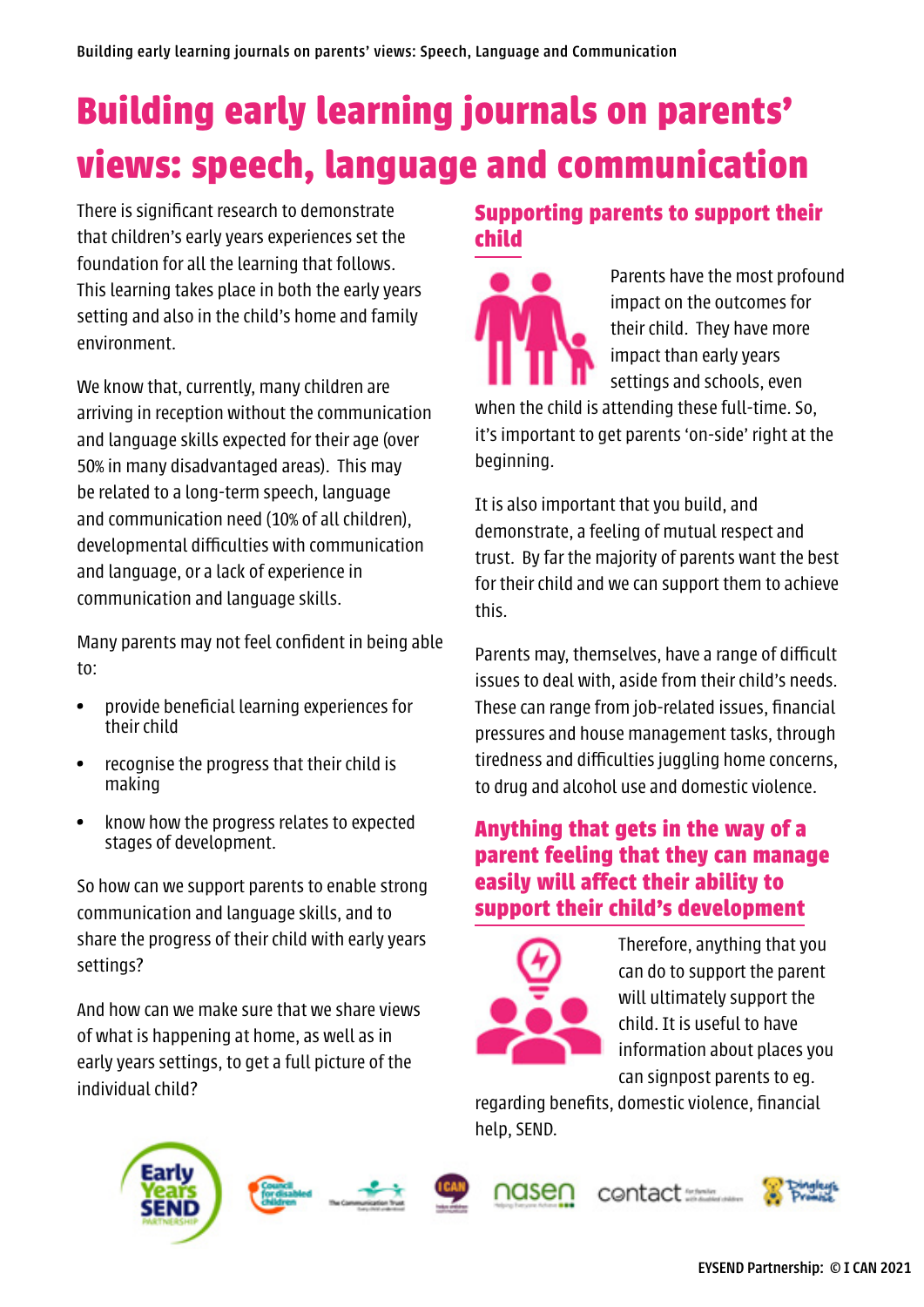Parent Talk - Support for Parents from Action For Children is a useful website. Details of a helpline are also available on this link.

#### **Building trusting relationships with parents**



Close working relationships with parents require effort to build. They have been described by the [Genuine](https://genuinepartnerships.co.uk/)  [Partnerships](https://genuinepartnerships.co.uk/) organisation as

relying on four cornerstones:

- welcome and care
- value and inclusion
- communication and
- working in partnership.

It is worth researching these cornerstones and finding out from parents what you, as early years setting staff, can do to build closer working relationships with parents.

Only if there are genuine close working relationships will parents feel valued and able to contribute their views on their children's development. This also builds parents' confidence and provides more opportunity for more developed learning opportunities for the child in the family environment.

# **Creating a full picture of a child's development**



As an early years practitioner, you will need to understand the level of a child's development including in the prime area of communication and language. Parents have

a significant role to play as joint-researchers, helping you to identify what children are able to do well and where they might be struggling.

Sharing with parents what is expected of children's development at different ages supports them to come to their own conclusions about whether their child is 'on-track' or not. An open, close working relationship will enable you both to provide evidence to help with this.

Regular two-way communications with parents will make it easier for the early years setting and the parents to share their views on how the child is developing. This will also make it easier to have more difficult conversations if there are concerns about the child's development.

If it is apparent that the child has some level of speech, language and communication need (SLCN), a two-way conversation about this is needed as soon as possible. An action plan of appropriate support will also need to be organised. This is much easier if parents have been part of the process of identifying need,

A video, developed by The Communication Trust, helps build practitioners' skills in sharing news of development concerns with parents ([The Communication Trust - A Professional](https://www.thecommunicationtrust.org.uk/talkingtoparents)  [Development Video: Talking to parents](https://www.thecommunicationtrust.org.uk/talkingtoparents)).

# **Making two-way communication easier**



#### • **Being approachable** at

the beginning and end of the day will help develop trusted relationships and make ongoing communication easier.









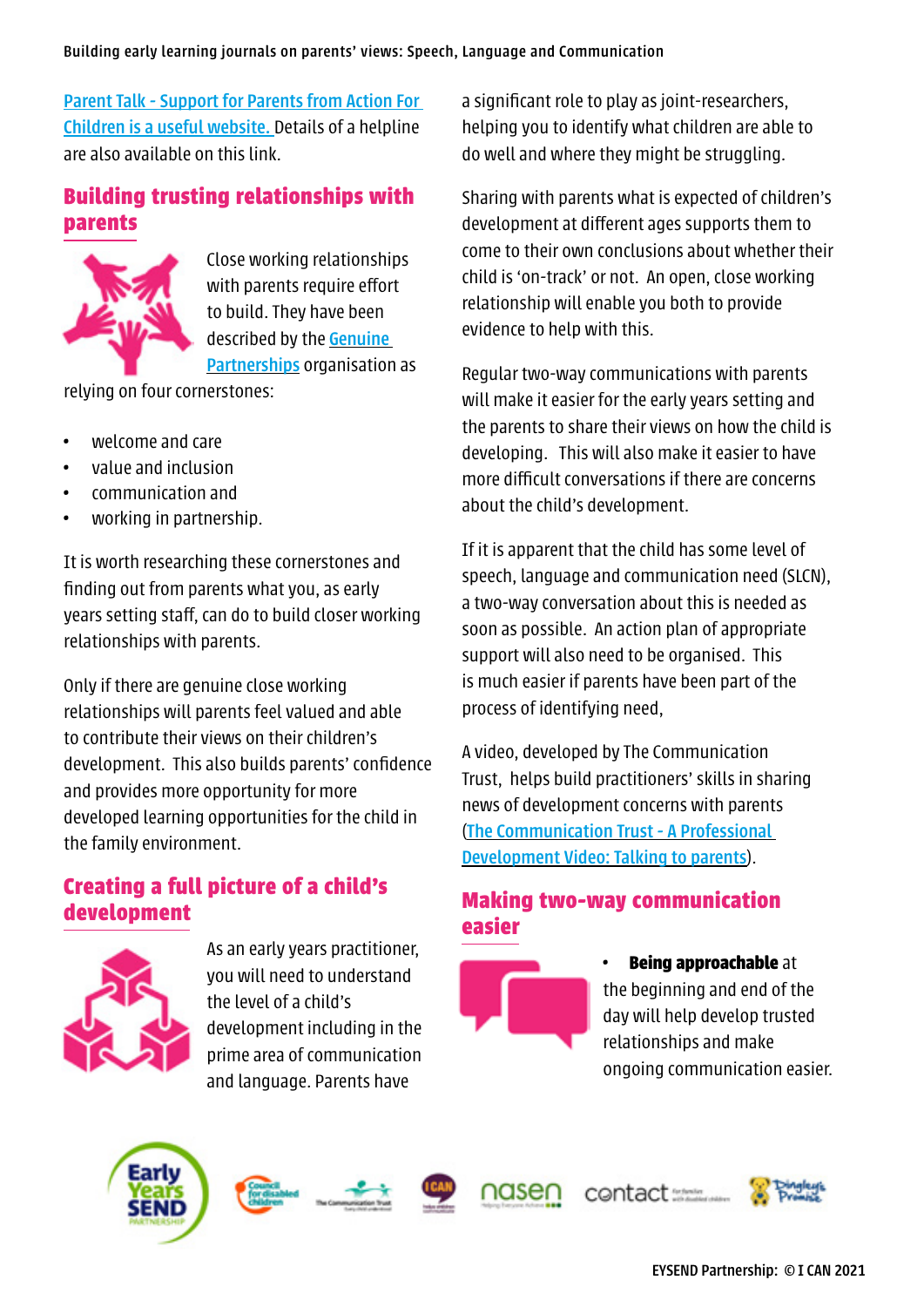• **Regular, frequent two-way conversations**  about children's progress will also enable parents to contribute their views of their child's development. This will make more difficult conversations easier, as they will not be seen as anything out of the ordinary.

• **On-line learning journals** are useful. Ask questions of parents to encourage them to post their views. Ensure that you comment positively on what the parent has posted on their child's online learning journal.

• Ensure that there are **translator services**  available for parents whose home language is not English. Encourage them to bring an Englishspeaking friend or involve a member of staff who speaks the same language.

• Make available, in a variety of languages, **messages to parents about what to expect** of children's development and how they can help. Some **[I CAN resources](https://ican.org.uk/i-cans-talking-point/parents/resources/)** and those available from the [National Literacy Trust](https://literacytrust.org.uk/early-years/bilingual-quick-tips/) are translated in written form. (Note that speakers of different languages are not always readers of that language).

• If parents are **living separately**, ensure that you engage with both parents and encourage information sharing from both parents about their views on their child's development. This will help create a more rounded picture of the child.

### **Involving parents in identifying children's speech, language and communication progress and any needs**

Here are some steps to involve parents:

# **Step 1 - Develop positive relationships with parents**

We tend to listen best to people who we trust. Building positive relationships with parents helps to build this trust.

Some parents might feel overwhelmed by the responsibility of parenting, or they may feel under-confident in what they can achieve.

• Take opportunities to comment on positive examples of interaction that you see between a parent and child. Try phrasing this from the child's point of view e.g. 'Ah, he loves it when you do that. Look at his smile'.

• Make time to listen to any concerns that the parent brings to you. Signposting to additional support can be very helpful.

• Let parents know how much difference they make to their child's learning, by sharing information about building brain connections. Useful information is available through the BBC's [Tiny, Happy People](https://www.bbc.co.uk/tiny-happy-people); the DfE's [Hungry Little Minds](https://hungrylittleminds.campaign.gov.uk/); and NSPCC's [Look, Say, Sing, Play](https://www.nspcc.org.uk/keeping-children-safe/support-for-parents/look-say-sing-play/).



# **Step 2 – Let parents know what speech, language and communication progress to expect**

As well as reassuring parents that they are the expert on their own child, parents need to have access to the type of information that early years practitioners also have access to.





nasen contact:

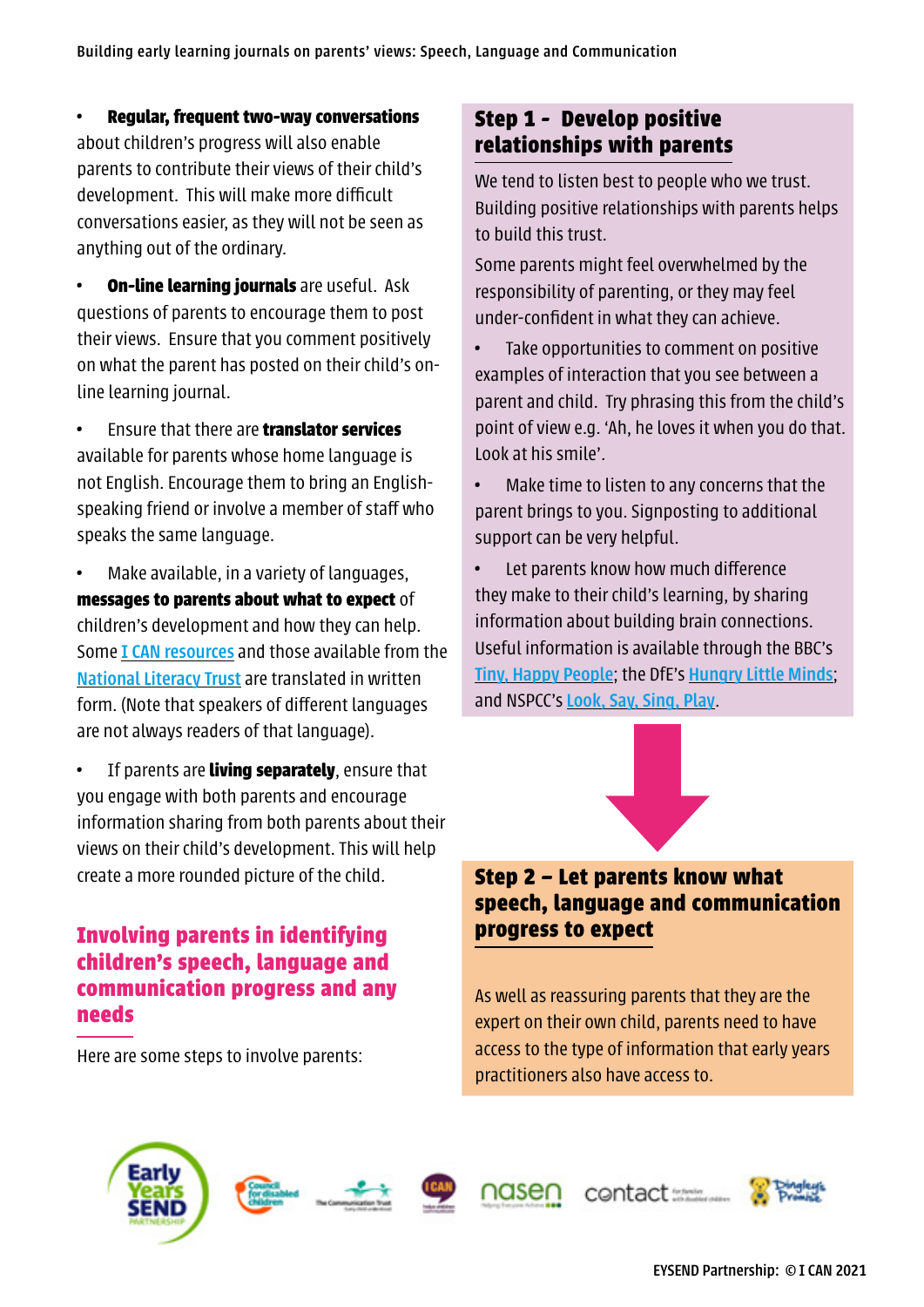This will help the parent (along with the early years practitioner) to monitor a child's development. It will also help identify gaps, where additional support is needed.

• Provide clear, consistent messages to parents about what to expect – share posters such as the [ages and stages of language development](https://ican.org.uk/shop/ages-and-stages-of-development-poster/), or [first](https://ican.org.uk/shop/first-words-poster/)  [words](https://ican.org.uk/shop/first-words-poster/). Use booklets such as [talk-together](https://ican.org.uk/media/2386/talk-together-2020.pdf) (ican. org.uk) or [Universally speaking](https://www.thecommunicationtrust.org.uk/media/363847/tct_univspeak_0-5.pdf).

• Have regular conversations with parents about the child's progress (making sure that you ask what the parent knows about the child from examples at home). Provide information in these conversations about where to find out what is expected of children's communication and language development. Signpost to on-line information such as [I CAN's Talking Point](https://ican.org.uk/i-cans-talking-point/) , [speech](https://ican.org.uk/i-cans-talking-point/parents/ages-and-stages/)  [and language development information](https://ican.org.uk/i-cans-talking-point/parents/ages-and-stages/) or checks such as [Progress Checker home \(ican.org.uk\)](https://ican.org.uk/i-cans-talking-point/progress-checker-home/).

• Be sure to involve the parent and health visitor through an Integrated Review at 2 – 3 years (when you complete the 2 ½ year progress check).



#### **Step 3 - Give ideas for activities to support speech, language and communication**

Many parents have identified that they're not sure how to talk to their child, especially before their child can talk. The same tips that are used by early years practitioners can be useful for parents: and try [Communication skills](https://councilfordisabledchildren.org.uk/sites/default/files/uploads/UPDATEDSRI_I CAN - communication skills strategies %281%29.pdf) strategies or [top](https://ican.org.uk/media/2090/top-tecniques-poster.pdf)[techniques-poster \(ican.org.uk\)](https://ican.org.uk/media/2090/top-tecniques-poster.pdf).

• Try focusing on a top technique each week. Share this with parents and ask them to try too. Ask them to let you know how the child responds.

Let parents know about specific activities that will help their child's speech, language and communication skills to progress. Search on the Tiny Happy People or Hungry Little Minds websites above or link with resources such as [Early Talkers](https://ican.org.uk/shop/early-talkers-boxset/)  [Boxset \(ican.org.uk\)](https://ican.org.uk/shop/early-talkers-boxset/).



#### **Step 4 - Make sharing information about progress easy**

Try these suggestions to make sharing information about progress easier:

- If you use an on-line learning journal, encourage parents to share what their child is doing at home on here.
- Have a home-setting book where you let parents know what the child has been doing in the early years setting. Encourage them to write in or add photos about what the child is doing at home too.
- Have regular meetings to share together information about the child's progress. Make sure that you ask open questions to parents about what their child is doing at home, for example 'How does your child get their message across at home?'.







nasen contact:

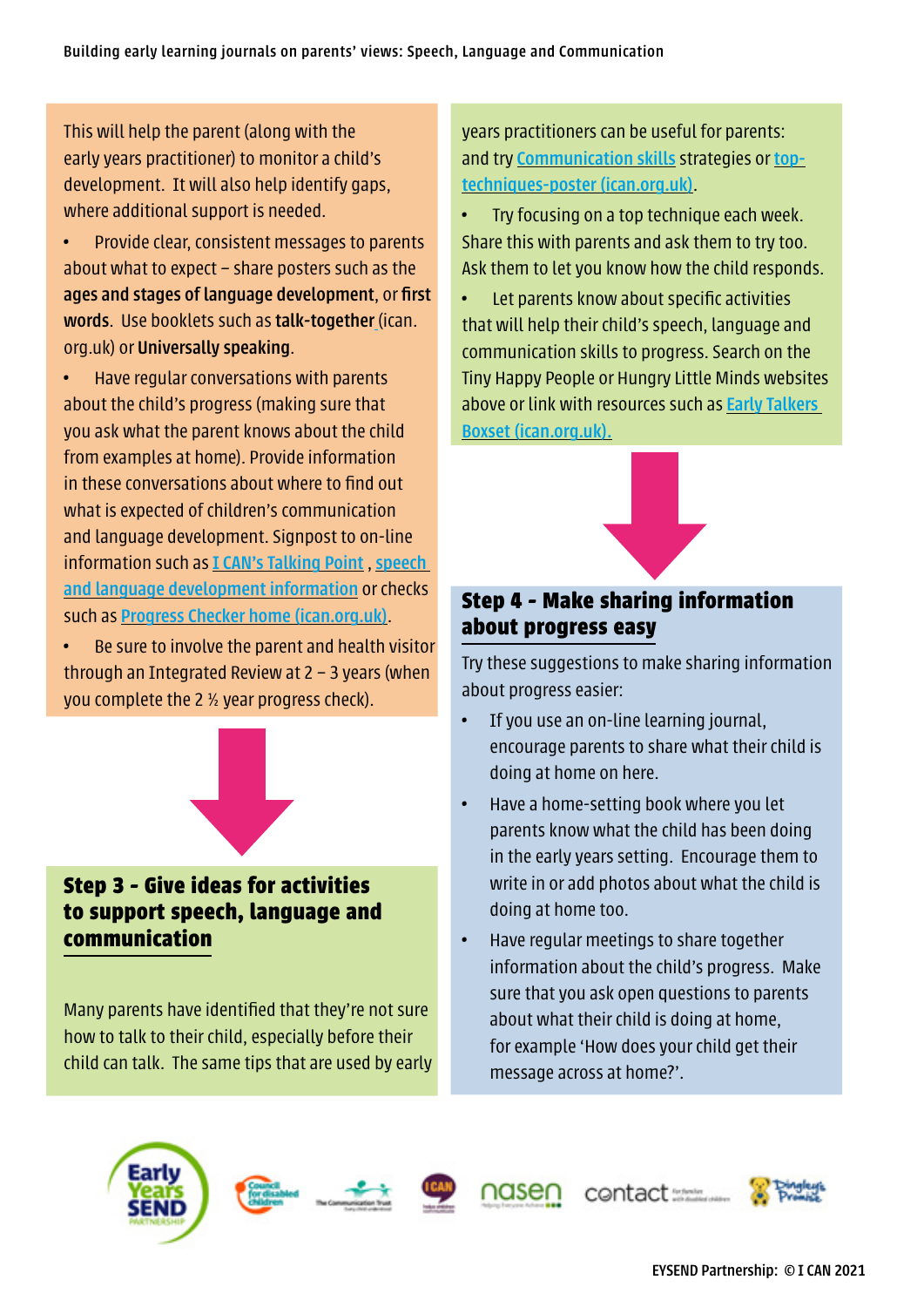- Share resources that parents can fill in, colour in or write on to give examples of their child's progress (see below).
- Have a postbox in the setting for parents to drop in pictures or information about what their child has been up to at the weekend.
- Make sure you comment positively with the parent about feedback that they have given.
- Make sure that you follow up the activities and information that you share with parents: Comment on what the parent has said. Ask how the child got on with the activity. Find out how easy or difficult the parent found it to do.
- Let parents know how great it is to see the child's progress at home and how important it is to support this together.

# **Useful tool to gather examples of how a child is progressing with their speech, language and communication**



• Print off the following speech, language and communication model (next page) for each child and share with the child's parents.

Talk to the parents about making sure that the child progresses through all stages of the pyramid, rather than racing to get to the top.

- Encourage parents to give examples of the child's development at the stage they are at.
- Regularly review this evidence together with the parents, listening to what they are saying and talk about what you are seeing in terms of the child's development in the setting.